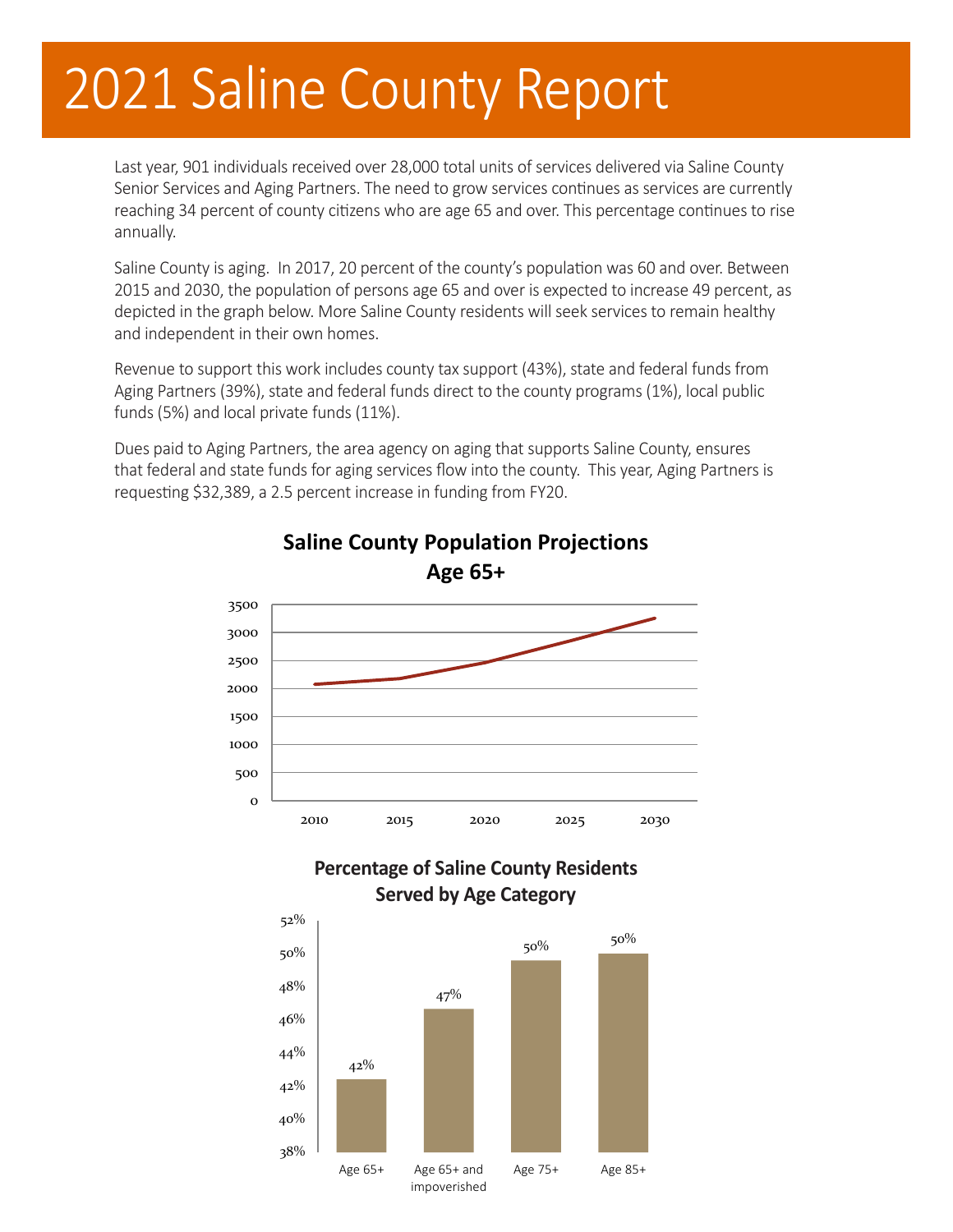### **2020-21**

## **Aging Services in Saline County**



| Contacts made to assist older adults and caregivers with questions:                               | 8,184 | contacts |  |
|---------------------------------------------------------------------------------------------------|-------|----------|--|
| Meals provided that met dietary needs of older adults:                                            | 4,235 | meals    |  |
| Equipment/items for older adults to assist them to remain at home:                                | 4,142 | units    |  |
| Hours of individualized services for people who want to live at home:<br>1,188<br>hours           |       |          |  |
| Sessions of health, nutrition and caregiver programs/events/services:<br>sessions/people<br>3,236 |       |          |  |
| In-home assistance for older adults and caregivers:                                               | 398   | units    |  |
| Hours county senior center and meal site was open:                                                | 1,694 | hours    |  |
| Number of visits to senior centers in Saline County:                                              | 3,534 | visits   |  |
| Rides provided to older adults:                                                                   | 93    | rides    |  |
| Special Covid-19 services                                                                         | 1,622 | services |  |
|                                                                                                   |       |          |  |

**In total, 901 people were helped last year by the Saline County aging network.**